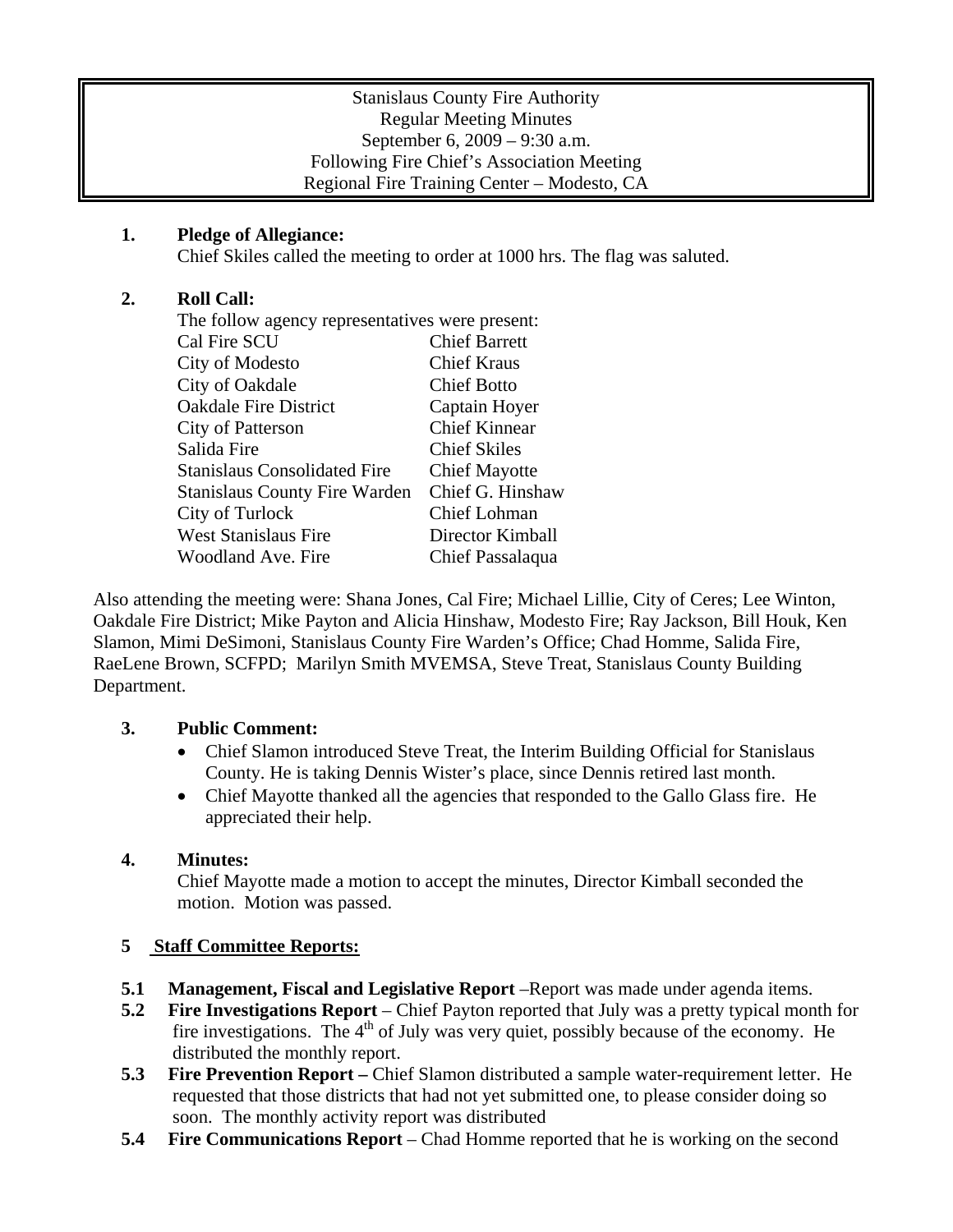order for the AFG grant, and working with the Fire Warden's Office on a Homeland Security Grant for additional radios. SR911 is still working on map books, they should be out prior to the new CAD go-live date. He distributed a monthly report on other on-going communications projects.

- **5.5 Fire Training Report** Chief Skiles distributed the Fire Training Report. Several up-coming opportunities for training were discussed.
- **5.6 Special Operations Report** Bill Houk reported that the technical rescue group has met and discussed the possibility of developing a regional USAR task force. This is a huge project, it will require 90 people participating. Any agency with interest in this, please make sure to attend the monthly meetings.

### **6. Agenda Items**

- **6.1 Operational Area Coordinator Report-** Chief Jackson reported on the following:
	- Strike team update MST Cal EMA engine 321 returned, Cal EMA engines 347 and 318 are in Oak Glen, and XST 4202 is in demob. and will return today.
- **6.2 GASB45 Presentation** Insight Benefits Group gave a presentation on the requirements of public agencies with respect to disclosure of unfunded liabilities. They provided several options for how an agency might self fund their contribution. The option their company provides is asset backed insurance lending, in which an agency purchases life insurance policies on their employees. They provided brochures and handouts detailing the plan.
- **6.3 Permit Required Confined Space Rescue Plan** The plan has been out for 60 days for all agencies to review and comment. Chief Houk provided one additional page. With no further comment or discussion Chief Mayotte made a motion to accept the plan, Chief Botto seconded the motion. A roll call vote was taken, and the motion received a unanimous yes vote.
- **6.4 Annual Report**  A draft of the 2008-2009 Annual Fire Authority Report was distributed for review. Chief Skiles asked for written comments on whether service level expectations were met; please submit those to Mimi so they may be included in the final draft. The report will come back for approval at the October meeting.
- **6.5 Budget Committee Report**  The Budget Committee met and reviewed the final financial report for the 2008-2009 fiscal year. Property taxes were lower than expected. Projections for the next three years show that we will not be able to sustain the current contracts or planned increases. The budget committee provided three recommendations for adjustments:

Suspend the 4% Cost of living increases to the contracts Suspend allocations to the vehicle replacement fund Eliminate the last service contract filled, Special Operations

 Chief Hinshaw addressed the membership and noted that, as an advisory to the Board of Supervisors, it is the Fire Authority's obligation to ensure that we stay within our budget. He spoke about Chief Houk's contribution to the fire service in this county, and how this is a very difficult decision to make. He requested that if the membership votes to approve the recommendations of the committee, that Chief Houk be retained until his 5 year anniversary with the County in January. The Budget Committee will meet on a periodic basis to reevaluate the budget. Chief Botto made a motion to accept the recommendations of the budget committee, retaining Special Operations until January; Director Kimball seconded the motion. A roll call vote was taken, which resulted in 10 yes votes and one abstention by Chief Hinshaw.